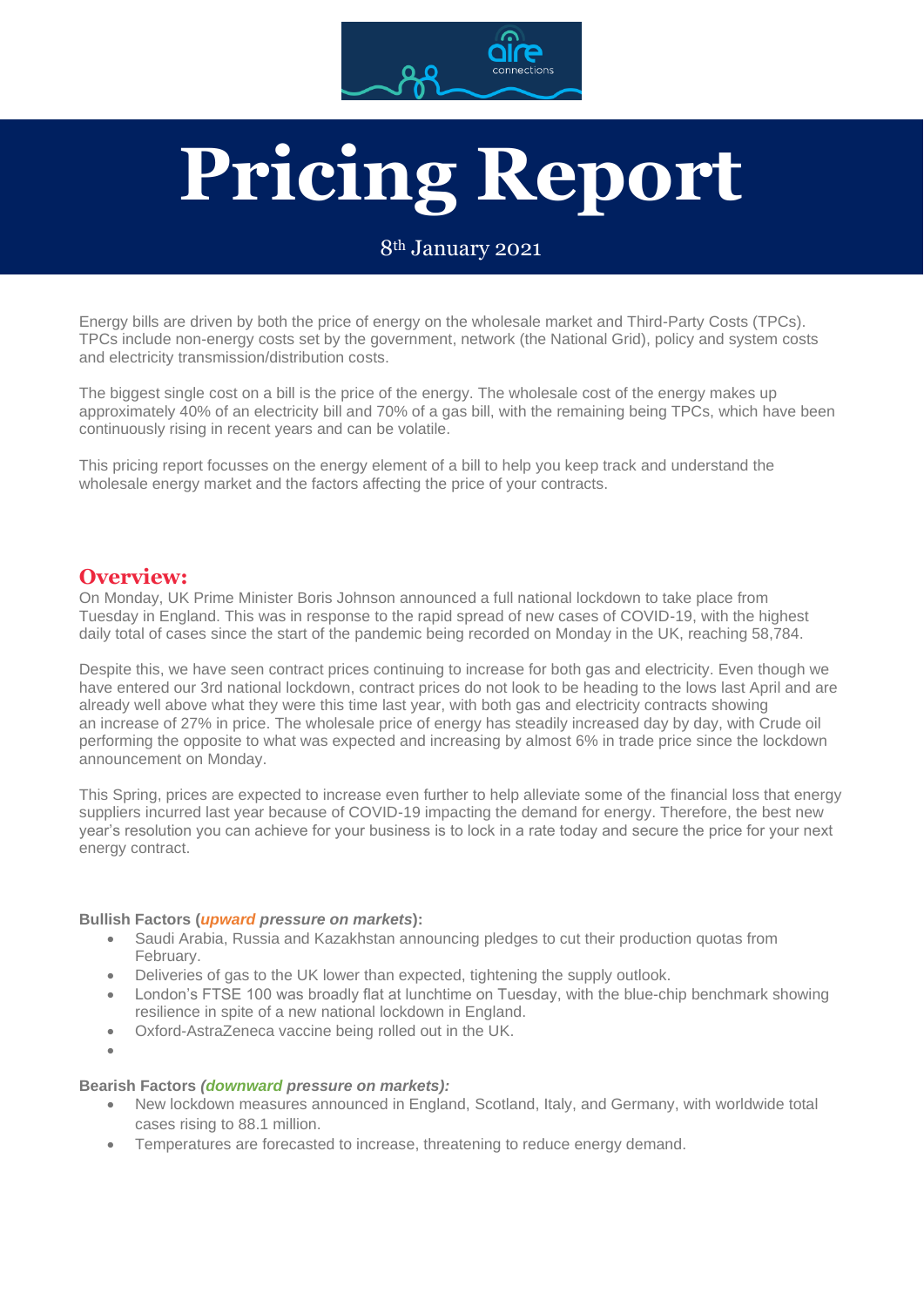

# **MARKET REPORT**

#### **Gas and Electricity**

Temperatures are forecasted to be higher than normal averages and wind generation is set to pick up, which caused a slight drop in prices on Wednesday.

However, gas and electricity contracts have been trading higher this week as energy demand remains strong and trading within the wider commodities continues to increase. Therefore, contract prices are likely to rise further over the coming weeks.



### **Crude**

Crude has continued to increase this week, with Brent and WTI both increasing by over 7.6% in price since Monday, despite the announcement of another national lockdown.

Prices have also been supported further by the announcement that Saudi Arabia would cut their production quotas from February, with Russia and Kazakhstan making similar pledges. This means whilst demand is still not back to normal, there will not be surplus stores of energy as were seen back in 2020 which led to prices plunging.

**Current price standings:** Brent Crude = \$54.99/bbl WTI Crude = \$51.29/bbl

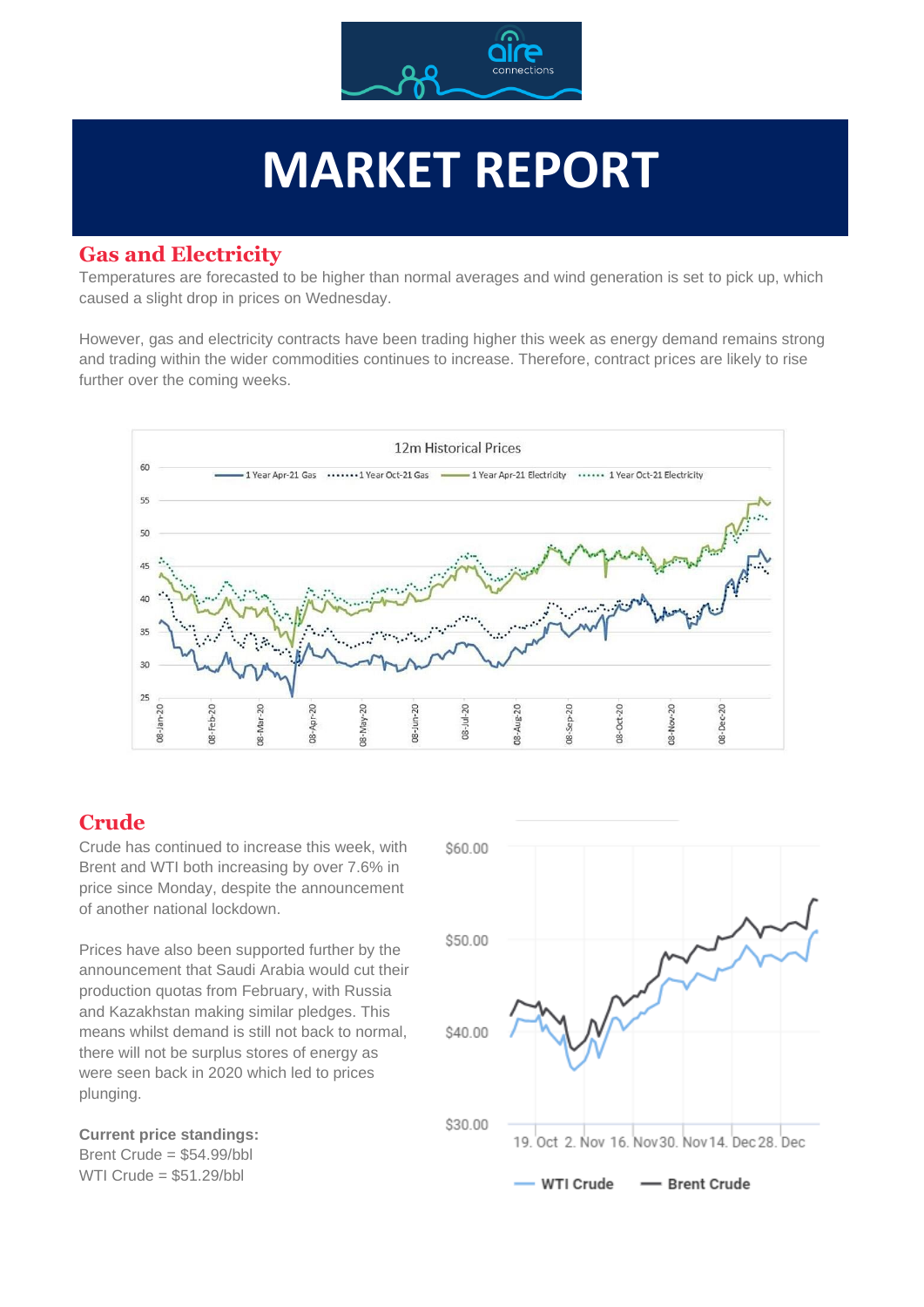

# **ENERGY NEWS**

#### **New Lockdowns**

The UK recorded 58,784 new coronavirus cases on Monday - the highest daily total since the start of the pandemic. It was the seventh day in a row that there have been more than 50,000 daily cases.

The latest figures available show there has been a 33% rise in the number of patients with coronavirus in hospitals in England between Christmas Day and 2 January.

Prime Minister Boris Johnson announced a new national lockdown for England in light of the rapid spread of the new variant of the virus, whilst Scotland First Minister Nicola Sturgeon described the COVID situation as "extremely serious" and announced Scotland would be placed in full lockdown for January. Restrictions include a broad stay-at-home order, closure of non-essential businesses and schools, and limits on social gatherings.

Italy announced on Tuesday that it would also extend its lockdowns through until 15th January, while Germany announced it would extend its lockdowns until the end of the month.

Despite the new restrictions, oil prices seemed unaffected, with both benchmarks closing on Wednesday at their highest levels since late February.



Note: Line chart based on the average number of new cases per day in a given week. Cases are assigned to the date of publication. Data: data.gov.uk, updated 4 January, 2021